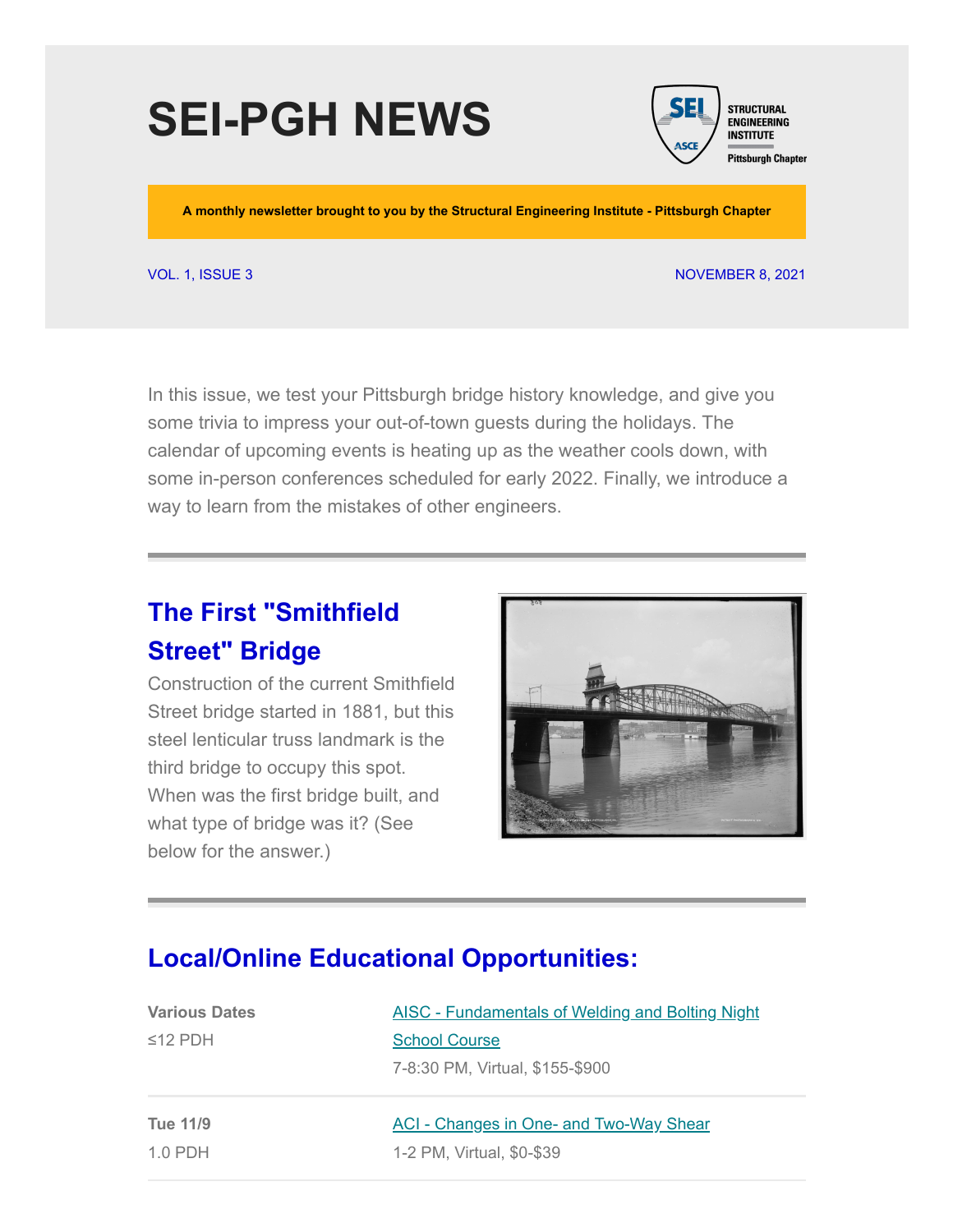| <b>Tue 11/9</b><br>1.5 PDH | <b>NCSEA - The Engineer's Role in Improving Housing</b><br><b>Resilience</b><br>1-2:30 PM, Virtual, \$250-\$300 |  |
|----------------------------|-----------------------------------------------------------------------------------------------------------------|--|
|                            |                                                                                                                 |  |
| <b>Wed 11/10</b>           |                                                                                                                 |  |
| 1.0 PDH                    | 12-1 PM, Virtual, \$95                                                                                          |  |
| <b>Wed 11/10</b>           | <b>AISC - Challenges for Designers of Crane-Supporting</b>                                                      |  |
| 1.5 PDH                    | <b>Steel Structures</b>                                                                                         |  |
|                            | 1:30-3 PM, Virtual, \$55-\$100                                                                                  |  |
| Wed 11/10 & Fri 11/12      | <b>ASCE - Structural-Condition Assessment of Existing</b>                                                       |  |
| 4.0 PDH                    | <b>Timber Structures</b>                                                                                        |  |
|                            | 11:30 AM-1:30 PM, Virtual, \$295-\$395                                                                          |  |
| <b>Thu 11/11</b>           | <b>NCSEA - The Design Approach for Unrestrained and</b>                                                         |  |
| 1.5 PDH                    | <b>Restrained Earth Retention System</b>                                                                        |  |
|                            | 1-2:30 PM, Virtual, \$100-\$200                                                                                 |  |
| <b>Tue 11/16</b>           | <b>NCSEA - Retaining Wall Basics</b>                                                                            |  |
| 1.5 PDH                    | 1-2:30 PM, Virtual, \$250-\$300                                                                                 |  |
| Thu 11/18                  | <b>NCSEA - The Design Approach for Deep Soil Mix (DSM)</b>                                                      |  |
| 1.5 PDH                    | and Soil Nail Walls                                                                                             |  |
|                            | 1-2:30 PM, Virtual, \$100-\$200                                                                                 |  |
| <b>Tue 11/30</b>           | <b>ASCE - Seismic Screening of Buildings Using ASCE 41-</b>                                                     |  |
| $1.5$ PDH                  | <u>17</u>                                                                                                       |  |
|                            | 11:30-1 PM, Virtual, \$99-\$159                                                                                 |  |
| <b>Thu 12/2</b>            | <b>AISC - Case Studies in Resilience and Repair of Major</b>                                                    |  |
| PDH TBD                    | <b>Steel Bridges</b>                                                                                            |  |
|                            | Time TBD, Virtual, Cost TBD                                                                                     |  |
| <b>Tue 12/7</b>            | <b>ACI - Joints in Slabs-on-Ground - Avoiding Floors That</b>                                                   |  |
| $1.0$ PDH                  | Live in Infamy                                                                                                  |  |
|                            | 1-2 PM, Virtual, \$0-\$39                                                                                       |  |
| <b>Tue 12/7</b>            | <b>NCSEA - MSE Retaining Walls and Global Stability</b>                                                         |  |
| 1.5 PDH                    | 1-2:30 PM, Virtual, \$250-\$300                                                                                 |  |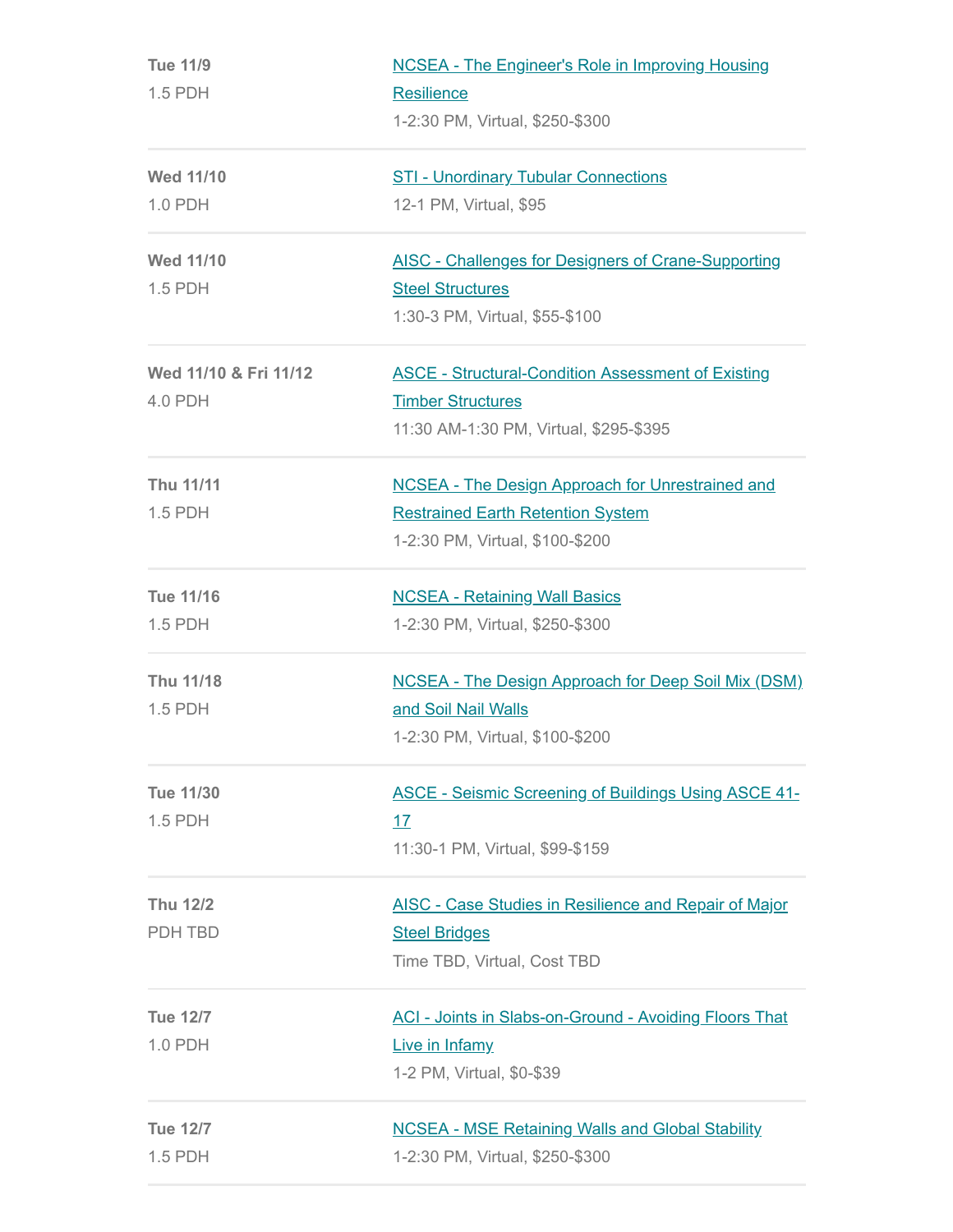| Wed 12/8-Fri 12/10 | 2021 Virtual Accelerated Bridge Construction                  |  |
|--------------------|---------------------------------------------------------------|--|
| $\leq$ 18 PDH      | Conference                                                    |  |
|                    | 9 AM-3 PM, Virtual, \$95-\$145                                |  |
| Thu 12/9           | <b>AISC</b> - Direct Analysis Method Application and Examples |  |
| PDH TBD            | Time TBD, Virtual, Cost TBD                                   |  |

### **Out-of-Town Educational Opportunities:**

| <b>Mon 2/14-Thu 2/17</b> | <b>2022 NCSEA Structural Engineering Summit</b> |
|--------------------------|-------------------------------------------------|
| $\leq$ 27.5 PDH          | New York, NY, \$895-\$1295                      |
| Wed 3/23-Fri 3/25        | 2022 NASCC: The Steel Conference                |
| PDH TBD                  | Denver, CO, Cost TBD                            |
| Sun 3/27-Thu 3/31        | 2022 ACI Concrete Convention                    |
| PDH TBD                  | Orlando, FL, Cost TBD                           |
| Wed 4/20-Sat 4/23        | 2022 SEI/ASCE Structures Congress               |
| PDH TBD                  | Atlanta, GA, \$305-\$1195                       |



#### **Bridge Quiz Answer**

The first bridge at the location of the present day **Smithfield Street Bridge** was a covered wooden bridge built in 1818. In the span of about 15 [minutes, the 1845 Great Fire of](https://en.wikipedia.org/wiki/Great_Fire_of_Pittsburgh) Pittsburgh destroyed it.

#### **Lessons Learned from Failures**

CROSS (Collaborative Reporting for Safer Structures) helps us all to learn from previous failures and near failures to make future structures safer. You can [sign up](https://www.cross-safety.org/us) for email updates from the US branch, predictably named CROSS-US. Note that there is a recently released [video](https://nam12.safelinks.protection.outlook.com/?url=https%3A%2F%2Fcross-safety.us5.list-manage.com%2Ftrack%2Fclick%3Fu%3D346c6100db76c171d562e566b%26id%3D60bee75dd9%26e%3D94bd80b49c&data=04%7C01%7CBradley.Byrom%40crowncastle.com%7Cc8582f61b84e4098badf08d9a13204ad%7C3c614fdd671142aea368f96ab9460598%7C0%7C0%7C637718058466682369%7CUnknown%7CTWFpbGZsb3d8eyJWIjoiMC4wLjAwMDAiLCJQIjoiV2luMzIiLCJBTiI6Ik1haWwiLCJXVCI6Mn0%3D%7C1000&sdata=5Iwv4qncjhZMhVYtUj9G1Z1ydXWgHQzRHSa1nPKeA00%3D&reserved=0) lecture about the 2018 Florida bridge collapse from CROSS-UK (counterparts on the other side of the pond) that is worth a watch.